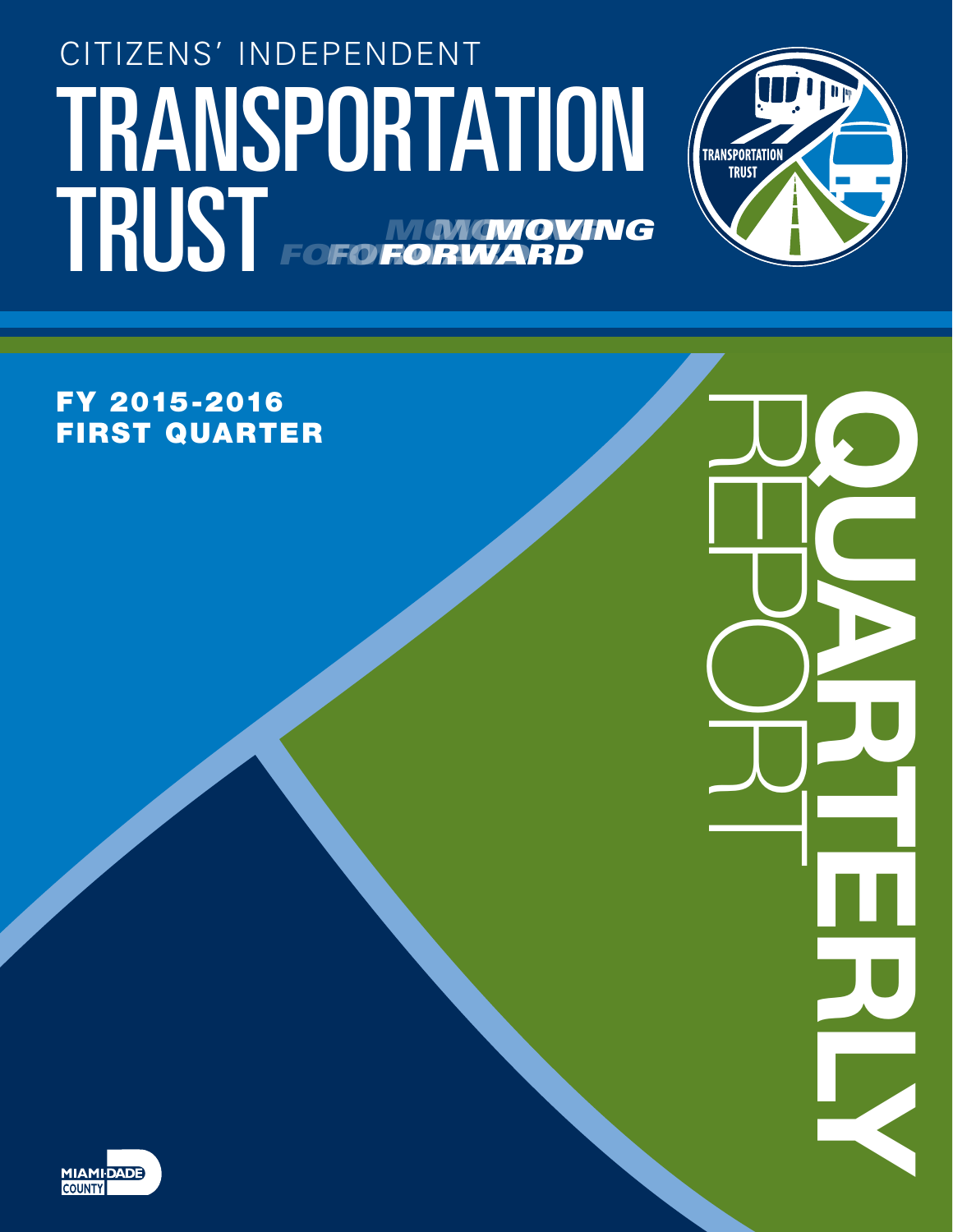

# **External Overview**

This report is presented by the Citizens' Independent Transportation Trust (Transportation Trust) with information pertaining to oversight of the Charter County Transportation Surtax and implementation of the People's Transportation Plan (PTP) for the period through October 1, 2015 – December 31, 2015.

The Transportation Trust works closely with members of the Board of County Commissioners (BCC), the County administration, staff at Miami-Dade Transit (MDT), the Public Works and Waste Management department (PWWM) and municipal officials to insure proper expenditure of PTP funds.

During the first quarter the Transportation Trust convened the annual Municipal Transportation Workshop with representatives from thirty-one (31) of the thirty-three (33) municipalities in the Municipal Transportation Program including eighteen city managers and other administrative personnel. The session featured presentations on municipal program compliance, the Complete Streets project, best practices by peer municipalities, a presentation on PTP 2.0, an update on All Aboard Florida and Tri Rail projects and the MPO discussed its Municipal Grant Program. Participants also used the opportunity to network with colleagues from other jurisdictions and to ask questions of County staff.



Counted among the projects funded by the PTP is construction of the Orange Line, the 2.4 mile Metrorail extension to Miami International Airport. The Easy Card Automated Fare Collection System has been fully implemented and is in operation on the Metrobus and Metrorail fleets featuring user-friendly customer convenience and enhanced ridership data collection for improved service planning.

Surtax dollars have added new buses, many of which are eco-friendly hybrid vehicles, to the County's Metrobus fleet and new Metromover cars have been purchased and are in operation.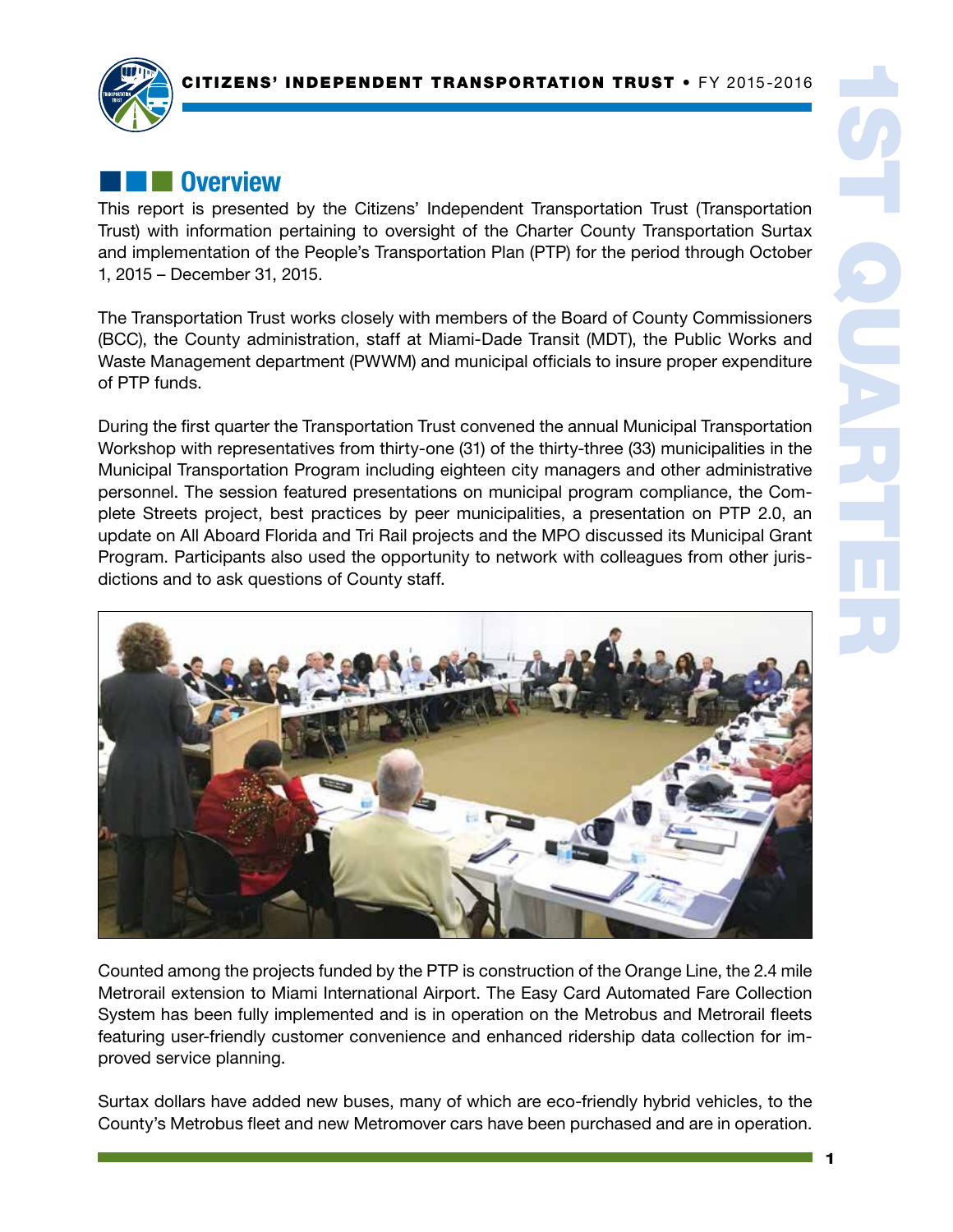

The procurement of the new Metrorail fleet of vehicles is proceeding with delivery targeted for completion in 2024 which includes a 5-year warranty period. The vehicles will be assembled in a local facility located in Medley, Florida.

The cities participating in the PTP Municipal Transportation Program have implemented a number of road improvements and transit projects including successful bus circulator systems operating in twenty-seven (27) municipalities where annual ridership exceeds 8.4 million riders.

Investment of Surtax funds in Miami-Dade County's public roadway system has resulted in marked improvement to commute time, driver convenience and safety. More than 300 miles of roads have been improved, flashing and dynamic feedback signals installed in school zones countywide, mobility accommodations for the disabled have been added, Internally Illuminated Street Name Signs (IISNS) have been installed at signalized intersections throughout the County and the countywide traffic signalization system has been upgraded with the Advanced Traffic Management System (ATMS).

Listings of PTP accomplishments and other information on the Transportation Trust and the PTP are available at www.miamidade.gov/citt.

### ¢¢¢ Transportation Trust Board Resolutions

The Transportation Trust originates resolutions to express its position on important issues and to provide guidance, insight and opinions to the Board of County Commissioners (BCC). Resolutions approved during the quarter are:

Resolution by the Citizens' Independent Transportation Trust reaffirming and supporting: (a) the original intent of the People's Transportation Plan (PTP) for the use of Surtax funds for the expansion and improvement of the transit system and programs included in the Plan; (b) the reduction in the reliance of Miami-Dade Transit on Surtax funds for operations, within the next three to five years, to a level below operating expenses attributable to original PTP projects, as included in the five-year forecast in the adopted FY 2015-16 Miami-Dade County Budget and the 2015 MDT Financial Pro-Forma; prioritizing future capital surtax funding for expansion of the transit system and major investments in PTP corridors; and (d) further directing the Executive Director to work with the Mayor and the Board of County Commissioners to prepare an ordinance to accomplish these objectives (CITT).



Resolution By The Citizens' Independent Transportation Trust (CITT) authorizing the use of City of Homestead municipal Surtax funds, subject to certain understandings and restrictions as described in the attached memorandum, for the transit component of the Downtown Homestead Multimodal Transportation Project including the possible bonding of current and future funds and approving a special exception to allow the use of rollover funds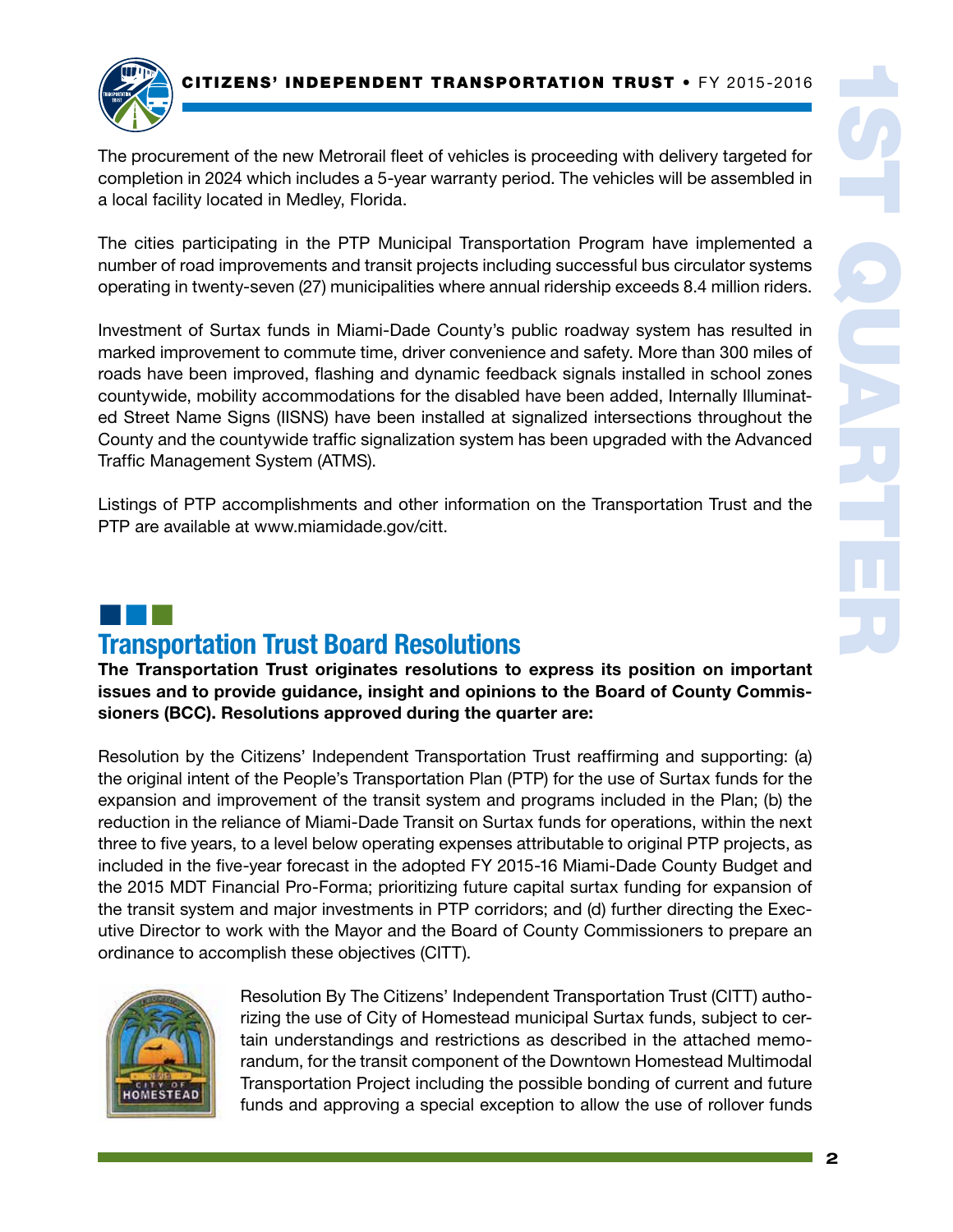

beyond the allowable 5 year rollover period by the City of Homestead for the project (CITT)



Resolution by the Citizens' Independent Transportation Trust recommending to the Board of County Commissioners an amendment to the Five Year Implementation Plan of the People's Transportation Plan (PTP) to include the Dolphin Station Park and Ride/Terminal Facility (project) funded in part by Charter County Transportation Surtax Funds (CITT Strategic & Financial Planning)

Resolution by the Citizens' Independent Transportation Trust (CITT) supporting the Transportation Investment Act and urging the Florida Legislature to enact this critically needed legislation (CITT Strategic & Financial Planning)

### ¢¢¢ Contracts Approved by the Transportation Trust During the 1st Quarter

A major responsibility of the Transportation Trust is to review contracts requesting Transportation Surtax funding for projects listed in the 5 Year Implementation Plan of the People's Transportation Plan (5 Year Plan). These contracts are initiated by Miami-Dade Transit and the Miami-Dade Public Works and Waste Management department and are reviewed by staff at the Office of the Citizens' Independent Transportation Trust (OCITT) before they are voted on by the Transportation Trust. The following contracts were approved this quarter:

Resolution by the Citizens' Independent Transportation Trust (CITT) recommending the Board of County Commissioners (BCC) approve award of Contract No. 00149 for Miami-Dade Transit to purchase shoes and boots in an amount not to exceed \$671,000.00; and authorizing the County Mayor or County Mayor's designee to give notice of this award, issue the appropriate purchase order to give effect to same and exercise all provisions of the contract pursuant to Section 2-8.1 of the County Code and Implementing Order 3-38 (MDT-Legislative File No. 151634)

Resolution by the Citizens' Independent Transportation Trust (CITT) recommending the Board of County Commissioners (BCC) authorize additional expenditure authority to Prequalification Pool No. RTQ-004. for Miami-Dade Transit to purchase uninterruptible power supply systems, maintenance and repair in an amount up to \$375,000.00 (MDT- Legislative File No. 151474)

Resolution by the Citizens' Independent Transportation Trust (CITT) recommending that the Board of County Commissioners (BCC), authorize execution of a Joint Participation Agreement



with the State of Florida Department of Transportation for \$20,915,495.00 in Public Transit Block Grant Program Funds for Transit Bus Service Operating Assistance; authorizing the receipt and expenditure of funds as specified in the agreement; and authorizing receipt and expenditure of any additional funds as specified in the agreement should they become available (MDT BCC File No. 152006)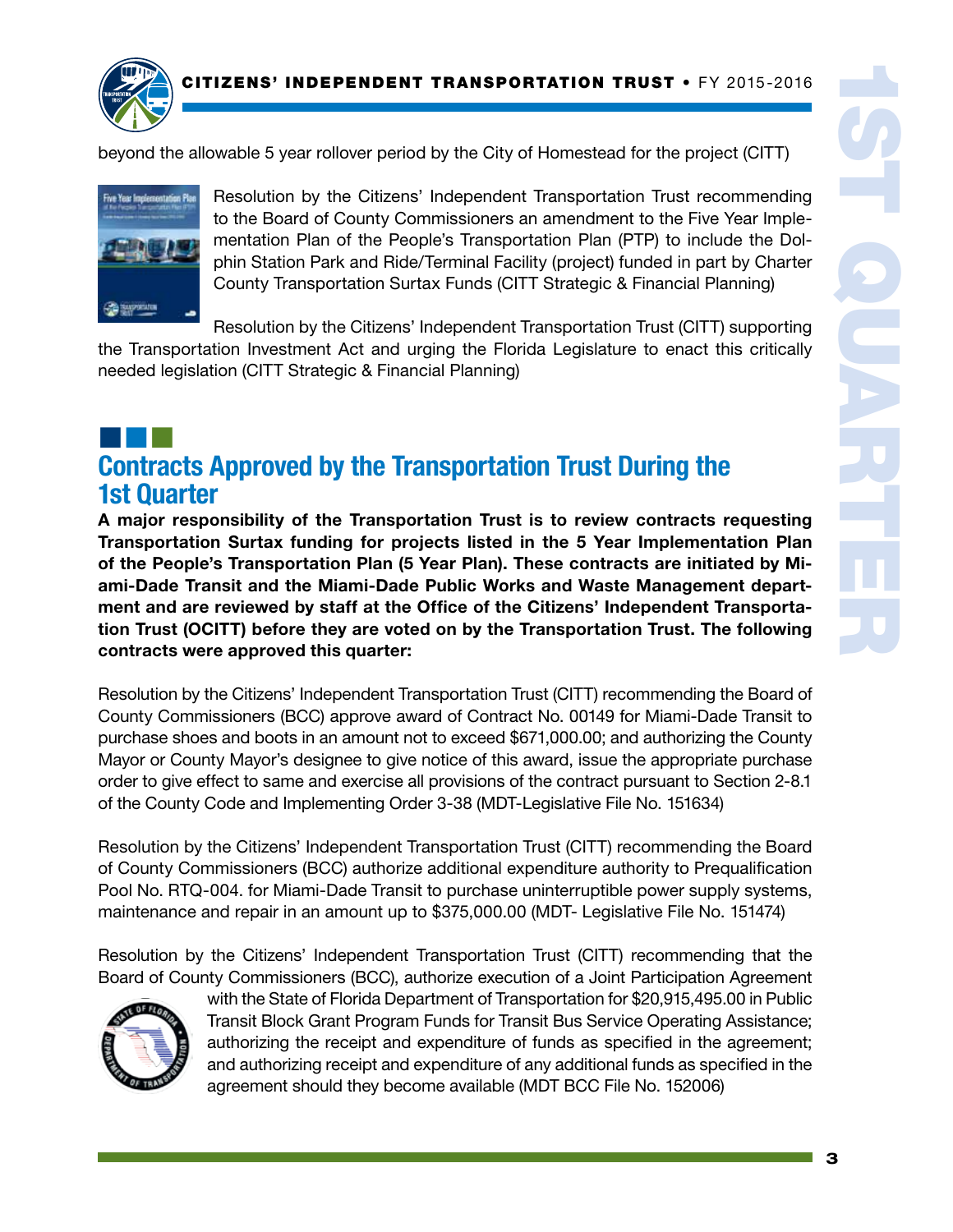

Resolution authorizing certain settlement in the amount of \$45,800.00 in County eminent domain proceedings by County Attorney in connection with the acquisition of land referred to as Parcel 45 for the right-of-way needed for improvements to SW 216th Street from the Florida Turnpike to SW 127th Avenue and authorizing the use of Charter County Transportation Surtax Funds (CAO)

Resolution by the Citizens' Independent Transportation Trust (CITT) recommending the Board of County Commissioners (BCC) approve an additional time of five years and expenditure authority in the amount of \$1,000.00 for Prequalification Pool No. 9064-2/15 for purchase of drafting, engineering and art supplies for Miami-Dade Transit; and authorizing the County Mayor or County Mayor's designee to solicit pricing, award contracts, exercise all provisions of the solicitation documents and any resulting contracts pursuant to Section 2-8.1 of the County Code and Implementing Order 3-38, and add vendors to the pool at any time, during the term of the pool, subject to ratification by the Board on a bi-annual basis (MDT BCC Legislative File No. 152160)

Resolution by the Citizens' Independent Transportation Trust approving an amendment to the Board Requested Major Roadway and Neighborhood Improvement Projects listed in Exhibit 1 of the People's Transportation Plan and the Five Year Implementation Plan by extending the limits of the Caribbean Boulevard Project (from Canal C-100 to SW 87 Avenue) to include the portion from the Homestead Extension of Florida's Turnpike to Canal C-100; and approving the second amendment to the Joint Participation Agreement between Miami-Dade County and the Town of Cutler Bay to extend the limits of the Caribbean Boulevard project (from Canal C-100 to SW 87 Avenue) to include the portion from the Homestead Extension of Florida's Turnpike to Canal C-100 and to provide the Town of Cutler Bay with additional funding in an amount up to \$987,937.30 for the design and construction of road improvements along Caribbean Boulevard from the Homestead Extension of Florida's Turnpike To Canal C-100; authorizing the County Mayor or County Mayor's designee to exercise the provisions contained therein; and authorizing the use of Charter County Transportation Surtax Funds for such purposes (PWWM BCC Legislative File No. 152718)

Resolution by the Citizens' Independent Transportation Trust recommending that the Board of County Commissioners (BCC), rescind Resolutions Nos. R-691-09, R-696-12, R-708-09, R-709- 09, R-710-09 and R-711-09 R-712-09, R-713-09 and R-714-09, eliminating the acquisition of designated Parcels 3, 17, 20, 21, 22, 23, 24, 25 and 26 for the project entitled Roadway Expansion and Improvements to NW 37 Avenue from NW North River Drive to NW 79 Street (PWWM BCC Legislative File No. 152488)

Resolution by the Citizens' Independent Transportation Trust recommending the Board of County Commissioners (BCC) authorize award of additional time of six months and an additional amount of up to \$149,000.00 for Contract No. 5380-6/14-6 for purchase of mobile equipment manufacturer replacement parts and services for Miami-Dade Transit; and authorizing the County Mayor or County Mayor's designee to exercise all provisions of the contract pursuant to Section 2-8.1 of the County Code and Implementing Order 3-38 (MDT BCC Legislative File No. 152680)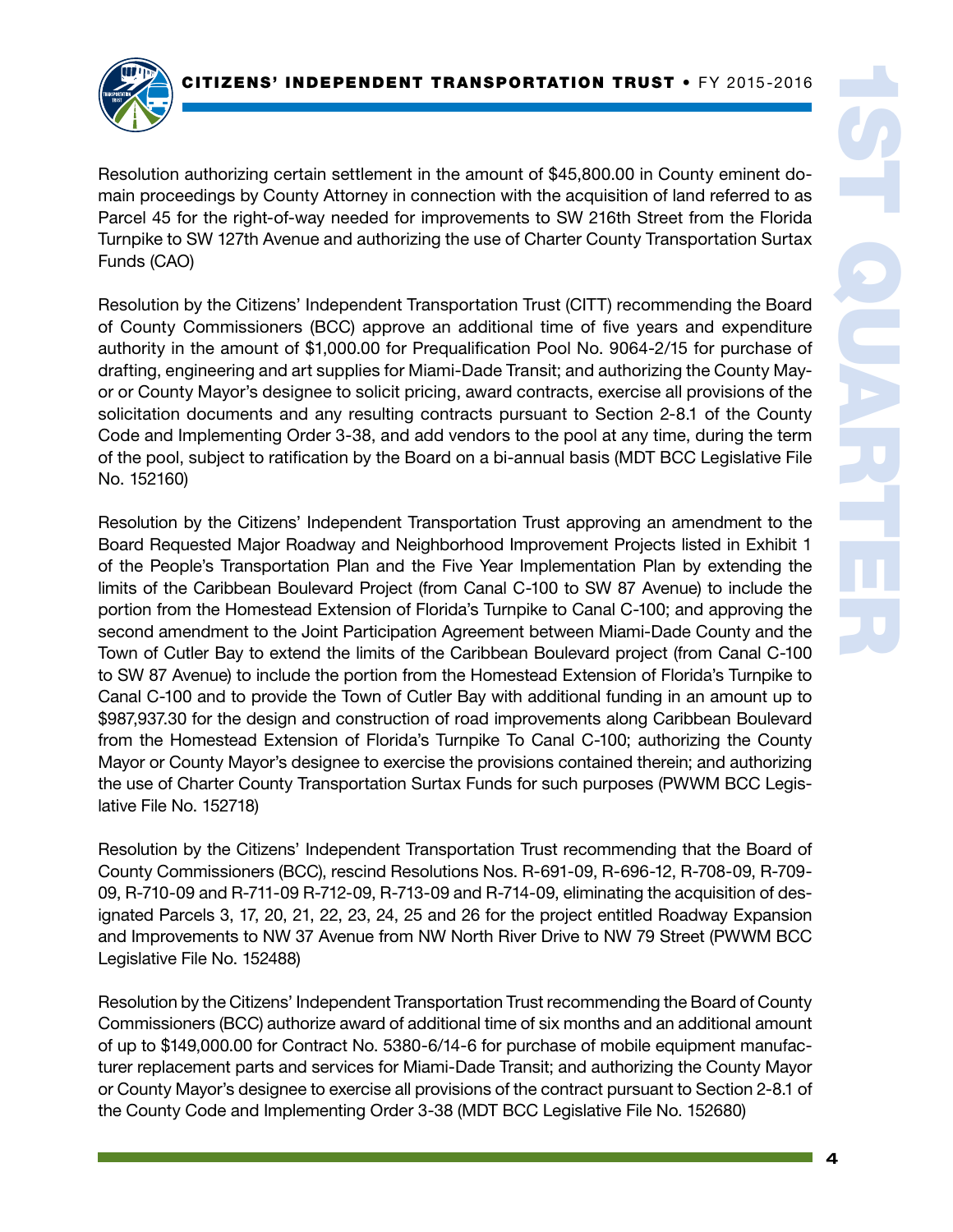

Resolution by the Citizens' Independent Transportation Trust recommending the Board of County Commissioners (BCC) authorize additional time of five years and expenditure authority in an amount up to \$200,000.00 for Prequalification Pool No. ITB-4856-0/16 for purchase of bird control services for Miami-Dade Transit; and authorizing the County Mayor or County Mayor's designee to solicit pricing, award contracts, exercise all provisions of the solicitation documents and any resulting contracts pursuant to Section 2-8.1 of the County Code and Implementing Order 3-38, and add vendors to the pool at any time, subject to ratification by the Board on a bi-annual basis (MDT BCC Legislative File No. 152566)

Resolution by the Citizens' Independent Transportation Trust recommending that the Board of County Commissioners (BCC) approve award of Contract No. FB-00190 for purchase of extended and limited use contactless smartcards for the Miami-Dade Transit department in a total amount not to exceed \$4,689,000.00; and authorizing the County Mayor or County Mayor's designee to give notice of this award, issue the appropriate purchase order to give effect to same and exercise all provisions of the contract pursuant to Section 2-8.1 of the County Code and Implementing Order 3-38 (MDT BCC Legislative File No. 151979)

### ¢¢¢ Miami-Dade Transit Update

Miami-Dade Transit (MDT) is responsible for implementing the transit improvements listed in the People's Transportation Plan (PTP) including Metrobus, Metrorail and Metromover projects as well as Special Transportation Service (STS) and the Golden Passport Program. MDT reports the following activities related to PTP projects during this quarter:

#### Metrobus Fleet Inventory FY 2015-2016 • First Quarter

| <b>Metrobus Vehicles</b>                             | <b>First Quarter Metrobus Inventory</b> |  |  |
|------------------------------------------------------|-----------------------------------------|--|--|
| 30-foot Minibuses                                    | 77                                      |  |  |
| 40-foot Buses                                        | 689                                     |  |  |
| 45-foot Over-the-Road Coaches                        | 12                                      |  |  |
| 62-foot Articulated Buses                            | 68                                      |  |  |
| Contingency Fleet (not included in the Active Fleet) | 6                                       |  |  |
| <b>Total Metrobus Fleet</b>                          | 852                                     |  |  |
|                                                      |                                         |  |  |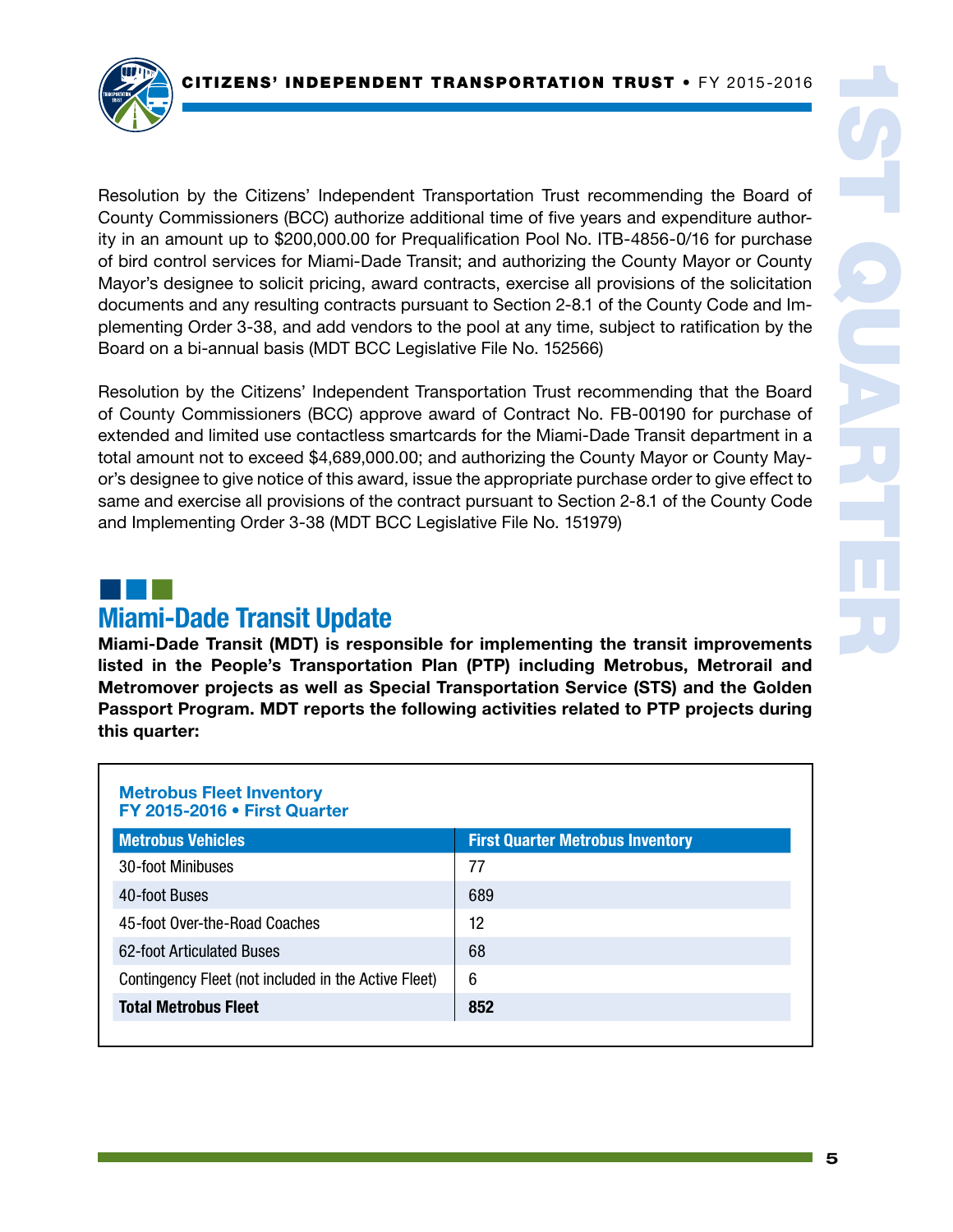

### Golden Passport Program Issuances FY 2015-2016 • First Quarter

| <b>Issued in</b><br><b>First Quarter</b> | <b>Total Certified Golden/Patriot</b><br><b>Passport Users To Date</b> |
|------------------------------------------|------------------------------------------------------------------------|
| 2,510                                    | 175,012                                                                |
| 978                                      | 66,552                                                                 |
| 108                                      | 9,189                                                                  |
| 3,596                                    | 250,753                                                                |
|                                          |                                                                        |

### ¢¢¢ Miami-Dade Public Works and Waste Management Department Update

The Miami-Dade Public Works and Waste Management Department (PWWM) is responsible for developing and implementing PTP funded roadway projects including paving, traffic signals, signage, bike paths, lighting, drainage, curb cuts and guard rails. PWWM reports the following activities related to PTP projects during the quarter.

### Advanced Traffic Management System (ATMS)

The Advanced Traffic Management System (ATMS) project is an ongoing project to improve traffic management throughout Miami-Dade County and improve mobility. The initial phases of the ATMS project were to replace the Urban Traffic Control System (UTCS) which along with the Traffic Control Center, were put into service in 1975 when Miami-Dade County began synchronizing and coordinating traffic signals as a means to ease congestion. As of August 2012, all traffic signals within Miami-Dade County are managed and monitored through the ATMS, which is currently the third largest centralized signal system in the United States. The ATMS project is continually evolving as new technologies are introduced allowing for more efficient traffic management. The next phases of the project will introduce more technology and pro-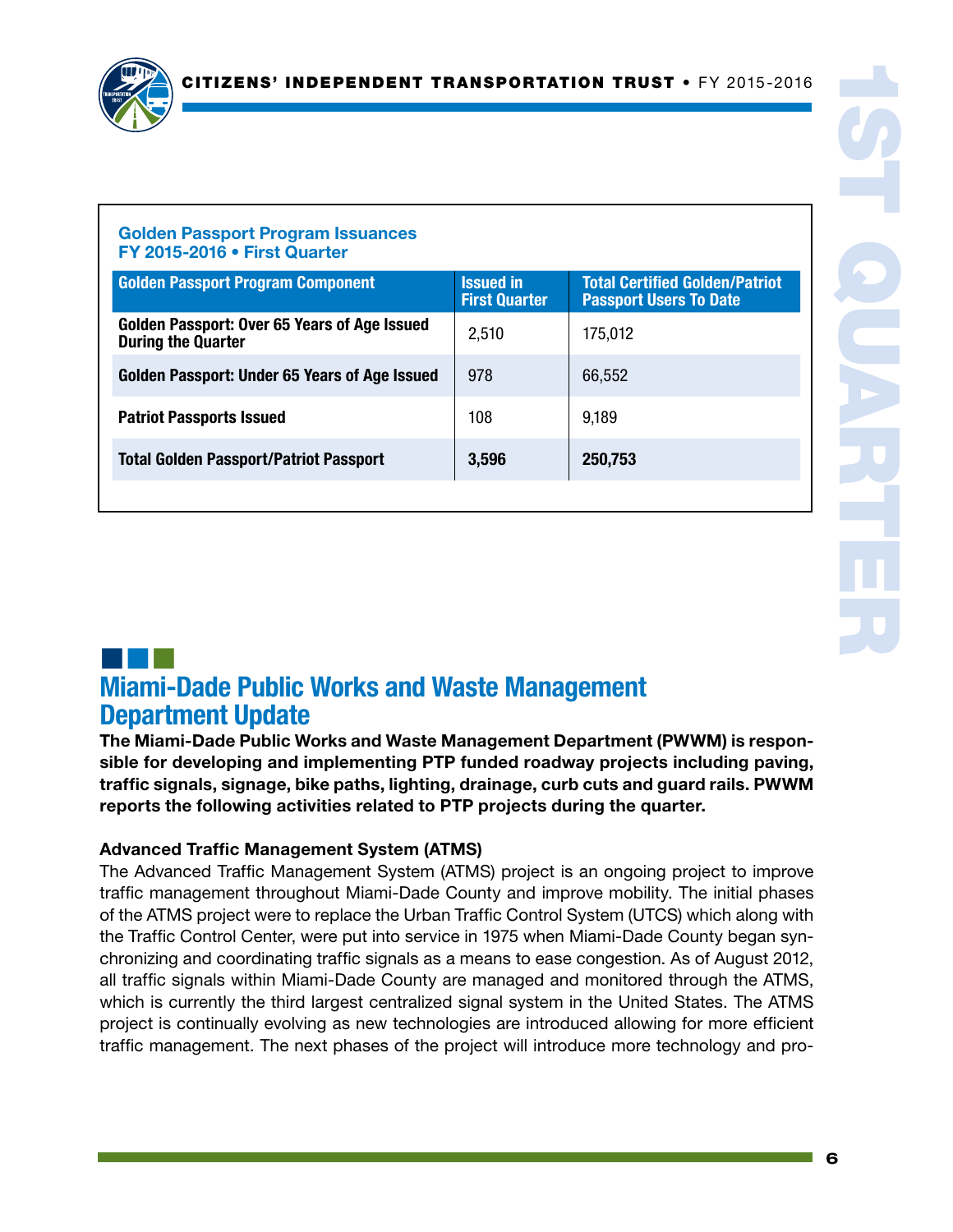

*Traffic Control Center*

vide Traffic Engineers more information and additional system intelligence in order to address traffic congestion in real time.

All 2,870 of the County's signalized intersections have been migrated to the ATMS. The Department is progressing on improving the communication system supporting the ATMS system. In the current fiscal year, additional signals will be migrated to the wireless communication subsystem as a collabo-

rative effort with the Information Technology Department. An extension of Phase 2 has been approved for this and next fiscal year to serve as a bridge between Phase 2 and Phase 3, and assure that progress on some critical ongoing efforts will continue without interruption. Most critical of them is the evaluation and planning for the implementation of a fiber optic communication infrastructure to serve the ATMS. PWWM, in partnership with the FDOT, is in the process of implementing new technologies (e.g., CCTV, Real Time Travel Information detection, adaptive signal controls). These Congestion Management initiatives are Phase 3 of the program and are planned to be piloted on 10 major corridors within the coming year.

### Neighborhood Improvement Projects

PWWM continues to coordinate the Neighborhood Improvement Projects with County Commissioners' Offices. Improvements in this category include resurfacing, sidewalks, ADA ramps and connectors, drainage, guardrails, striping, traffic signals, and traffic calming.



mechanisms, such as the County's Miscellaneous Construction Contract Program (MCC). The MCC program is an open competitive process which allows for an expedited procurement. The MCC program provides all contractors countywide with a fair opportunity to compete for work on County construction projects, and has a direct beneficial impact to the County by accelerating construction projects.

| <b>PWWM Transportation Trust Approved</b> |                              |  |
|-------------------------------------------|------------------------------|--|
| <b>Number of Contracts</b>                | <b>Total Contract Amount</b> |  |
| 136                                       | \$115.36 million             |  |

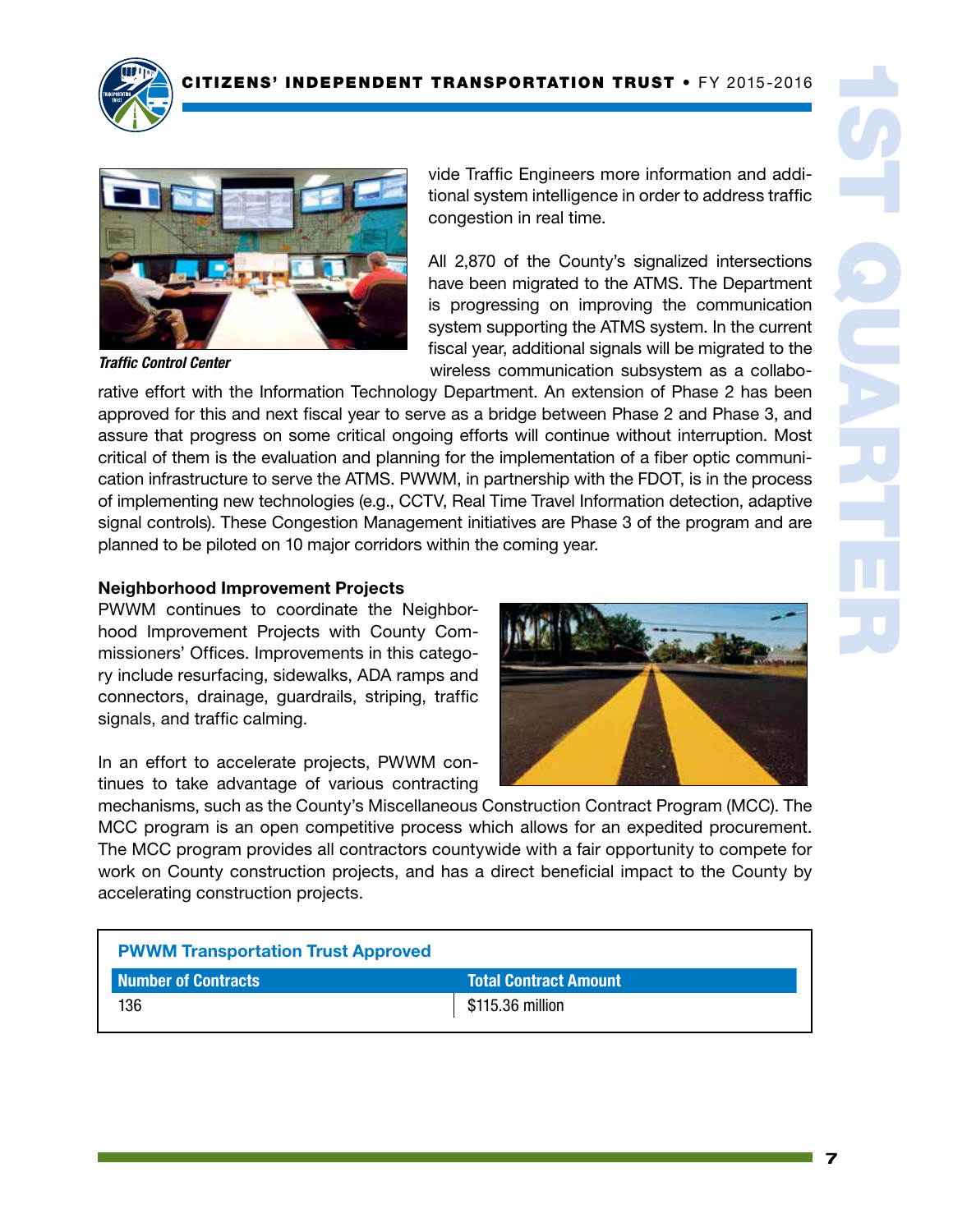

### ¢¢¢ Disadvantaged Business Enterprise and Small Business Participation Reporting

The Transportation Trust monitors and reports on the level of participation by small and disadvantaged businesses in contracts receiving transportation Surtax proceeds. It is supported in this effort by the Miami-Dade Transit (MDT) Office of Civil Rights and the Miami-Dade Internal Services Department (ISD) Small Business Development Division.

The federal Disadvantaged Business Enterprise (DBE) program encourages the development and use of companies owned and controlled by minorities, women, and socially and economically disadvantaged individuals on federally-aided projects and the County program tracks contracts awarded with Surtax funding and subject to local small business goals, wages and Community Workforce requirements. The following activity is reported during the 1st quarter.

### Miami-Dade Transit • Office of Civil Rights • Transit Contracts Compliance

| <b>Disadvantaged Business Enterprise (DBE) Contractors</b><br><b>PTP Funded Contracts</b><br>FY 2015-2016 . First Quarter |              |                   |  |
|---------------------------------------------------------------------------------------------------------------------------|--------------|-------------------|--|
| <b>Contractors</b>                                                                                                        | <b>Total</b> | <b>Total Paid</b> |  |
| <b>Prime Contractors</b>                                                                                                  | 5            | \$397,516,320     |  |
| <b>DBE Subcontractors</b>                                                                                                 | 29           | \$56,532,423      |  |
| *These numbers a current as of Sentember 30, 2015                                                                         |              |                   |  |

ediender 30, 2015

\*PTP funding represents approximately 59% of dollars paid to DBEs

### Miami-Dade Internal Services Department • Small Business Development Division

- Small Business Enterprise Goods and Services Program formerly known as Small Business Enterprise (SBE) Program
- Small Business Enterprise Architectural and Engineering Program formerly known as Community Business Enterprise (CBE)
- Small Business Enterprise Construction Program formerly known as Community Small Business Enterprise (CSBE)

| <b>Surtax-Funded Contracts With Measures</b><br>FY 2014-2015 • First Quarter |                                                                |                       |                                        |                                                                                  |
|------------------------------------------------------------------------------|----------------------------------------------------------------|-----------------------|----------------------------------------|----------------------------------------------------------------------------------|
| <b>Approved</b><br><b>Contracts</b>                                          | Number of<br><b>Surtax Funded Measures</b><br><b>Contracts</b> | <b>Contracts With</b> | <b>Contract Award</b><br><b>Amount</b> | <b>Awards to Small</b><br><b>Businesses (CBE*, CSBE**,</b><br>MICRO/SBE, SBE***) |
| <b>First Quarter</b><br>FY 2015-2016                                         | 2                                                              |                       | \$76,521,713.43                        | \$1,258,400.90                                                                   |
| Program-to-Date<br>FY 2004-2005 -<br>FY 2015-2016                            | 382                                                            | 109                   | \$3,007,332,967                        | \$162,225,941                                                                    |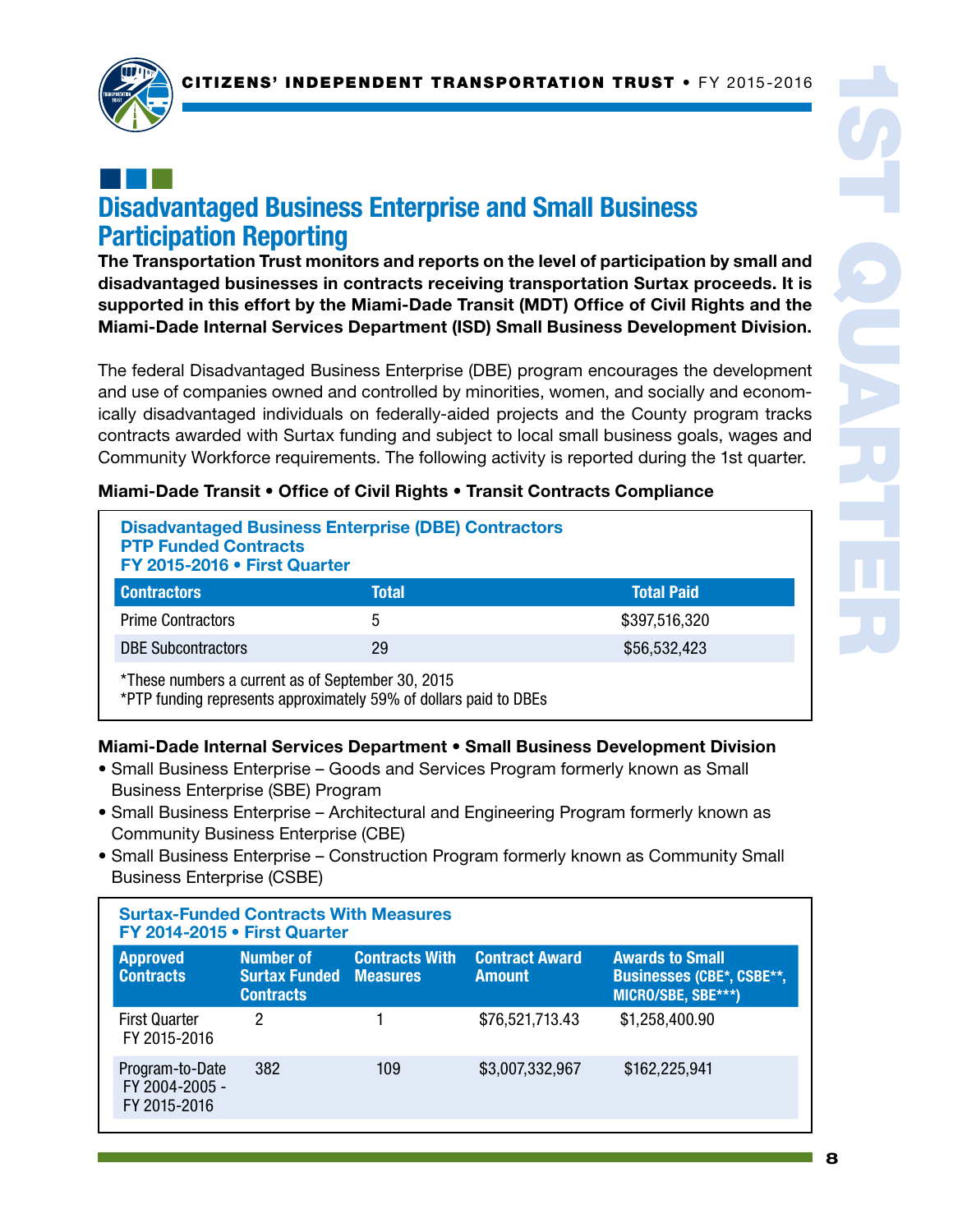

# ¢¢¢ PTP Municipal Update



Twenty percent (20%) of Surtax proceeds is allocated to the thirty-three (33) of the thirty-four (34) municipalities eligible to receive PTP funds; one city has elected not to receive the funds. Each city receives a pro rata share based on its population to develop or enhance its transit and transportation system. Twenty-seven (27) cities operate circulator bus service funded by the Surtax

and transport approximately 8.5 million passengers per year. A total of \$13,566,667 in Surtax funds was transferred to the municipal program during the 1st quarter and municipalities have received \$525,257,128 since the People's Transportation Plan was approved in 2002.

The City of Miami Gardens won the inaugural Street Smarts Award and a cash prize of \$10,000 for advancement of Complete Streets by launching the "Miami Gardens Express", the municipal bus service funded by the People's Transportation Plan. Miami Gardens launched the Miami Gardens Express bus service in June 2015.

Complete Streets is a nationwide initiative that encourages the development of walkable, sustainable communities through an integrated approach to the planning of transportation networks. and the award is presented locally by Neat Streets Miami and The Miami Foundation.

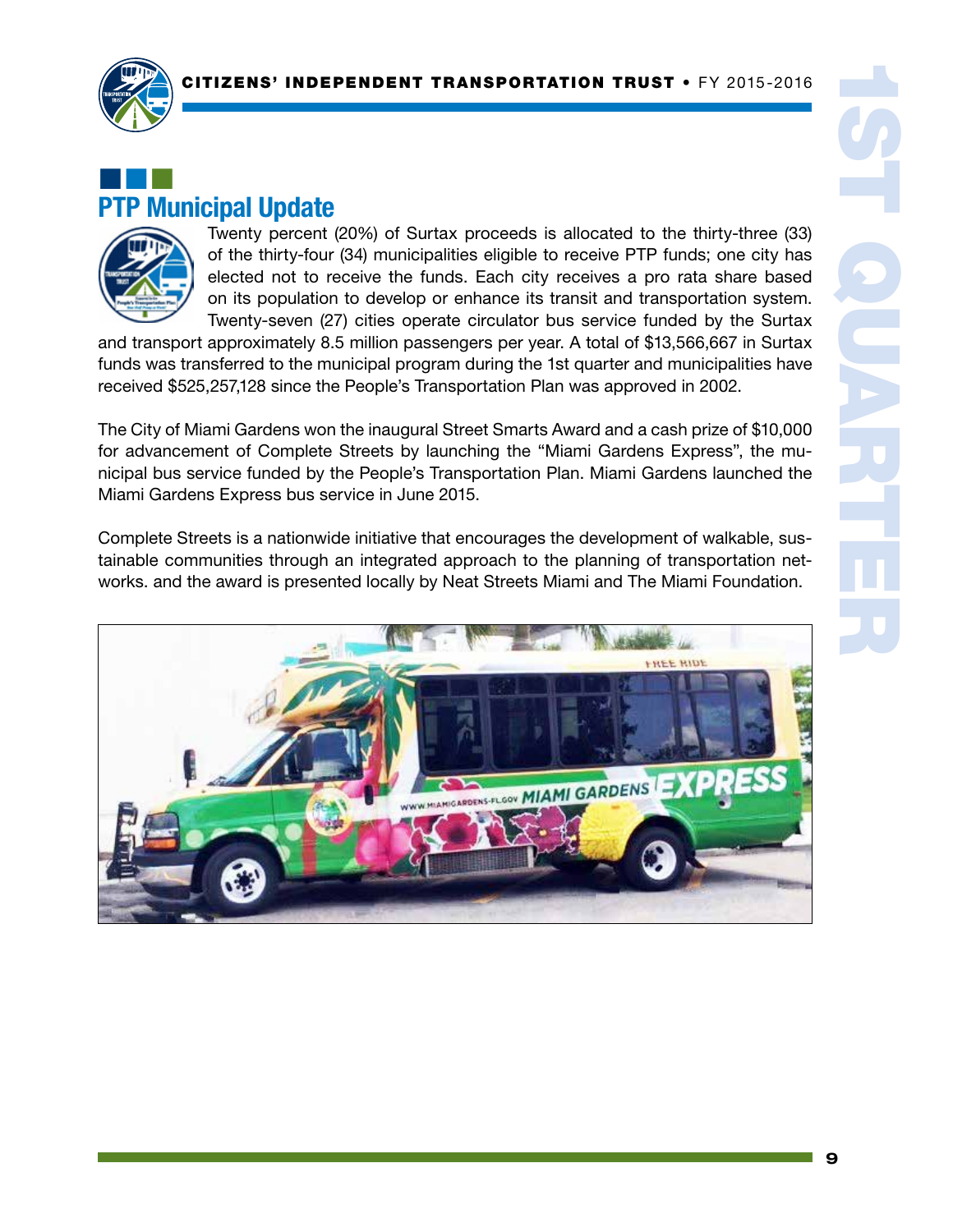

# ¢¢¢ Transportation Trust Board and Staff Update

### Transportation Trust Chairman Speaks at All Aboard Florida (AAF) Event

Transportation Trust Chairman Paul Schwiep spoke at the All Aboard Florida media event announcing the rebranding of the project. The project known as All Aboard Florida is now called Brightline and features sleek modern trains in bright colors and modern stations. Other Trust members also attended the formal celebration of the new brand held at the Perez Art Museum of Miami. Brightline is scheduled to begin revenue service between Miami and West Palm Beach in 2017 and to Orlando in 2018.



Transportation Trust Participates in Metrobus Ribbon Cutting Event

The Transportation Trust participated in the ribbon cutting ceremony which launched the County's 42 new articulated buses into revenue service. The vehicles were procured as part of Miami-Dade Transit's fleet replacement program and are partly funded with PTP funds. They will operate on the South Miami-Dade Busway and in the Biscayne Boulevard and 27th Avenue corridors. Each bus is 60 feet in length and seats 60 seated passengers.

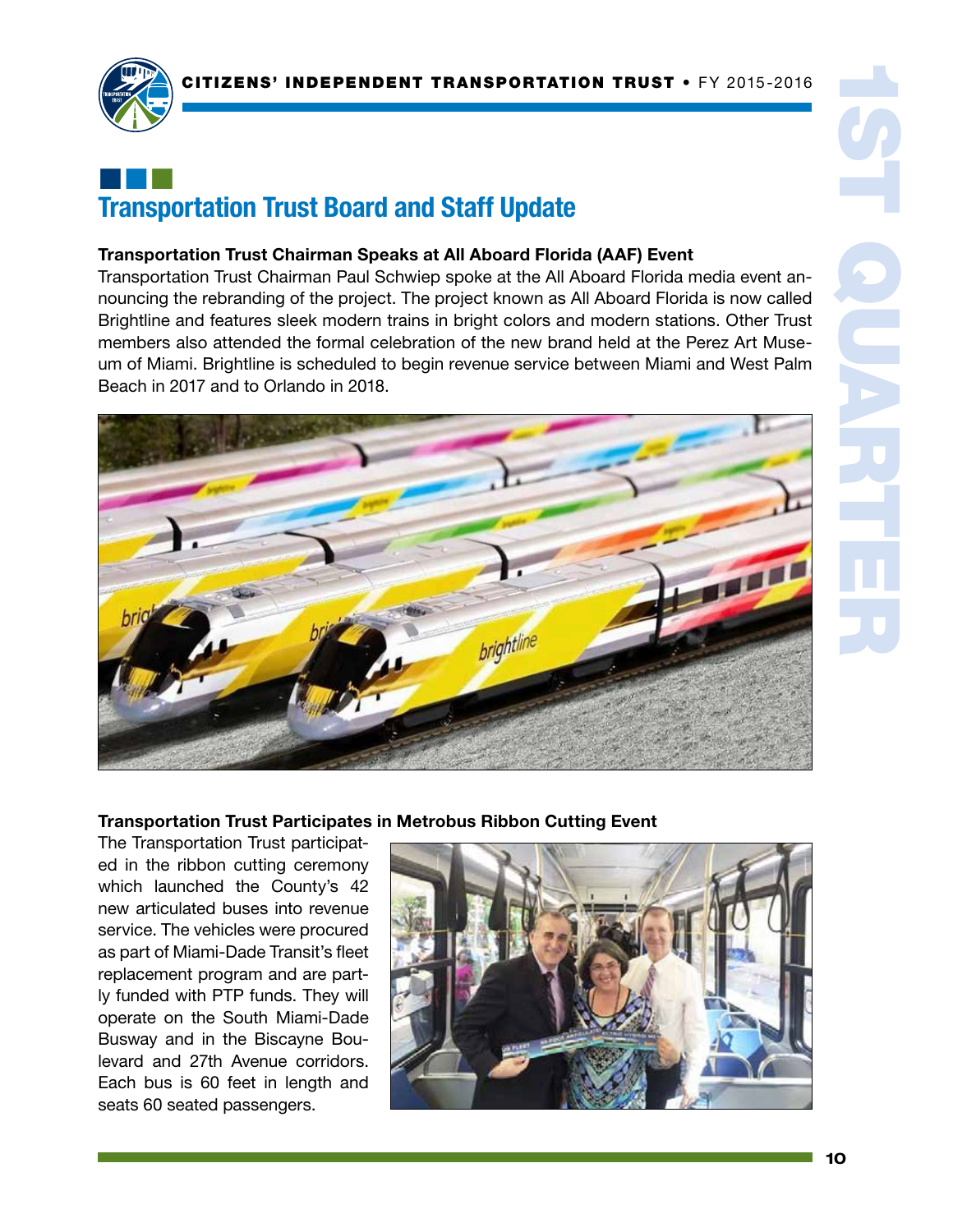

### Transportation Trust Approves Amendments to the 5 Year Implementation Plan of the PTP - Caribbean Boulevard and Dolphin Station

The Trust approved an Amendment to the 5 Year Implementation Plan by extending the limits of the existing Caribbean Boulevard project to include the portion from the Homestead Extension of Florida's Turnpike to Canal C-100 and also approved the second amendment to the Joint Participation Agreement with the Town of Cutler Bay to provide additional funding for



costs incurred in the design and construction of the roadway.

The Trust also added the Dolphin Station Park and Ride/Transit Terminal to the 5 Year Plan. The project is part of the East-West corridor which connects Florida International University, Doral, Miami International Airport, Miami Health District, Downtown Miami and Brickell and the Miami Intermodal Center (MIC). Miami-Dade

Transit (MDT) will provide a new park and ride terminal facility to support the SR 836 Express Bus Service as well as other planned express bus routes, a possible CSX commuter rail station, and provide the terminus for several local bus routes serving Dolphin Mall and the nearby cities of Sweetwater and Doral.

### Commissioner Daniella Levine Cava Speaks at Transportation Trust Meeting

Commissioner Daniela Levine Cava, District 8, addressed Transportation Trust members at the December Joint Committee meeting. She sought to exchange ideas with the Trust about

elevating its role in assisting the County in planning and funding transit options and raising its profile through rebranding. Commissioner Levine Cava stated that by developing plans such as PTP 2.0 the Trust has done much more than oversee the



PTP funds, it has brought new ideas to the table and could have a continued role in assisting the County with upcoming projects. She encouraged Trust members to look into updating its brand to let the public know the many positives outcomes of the PTP.

#### Transportation Trust Reaffirms the Original Intent of the PTP

The Trust approved a Resolution to confirm the use of Surtax funds for the expansion and improvement of the transit system and programs that were part of the original People's Transpor-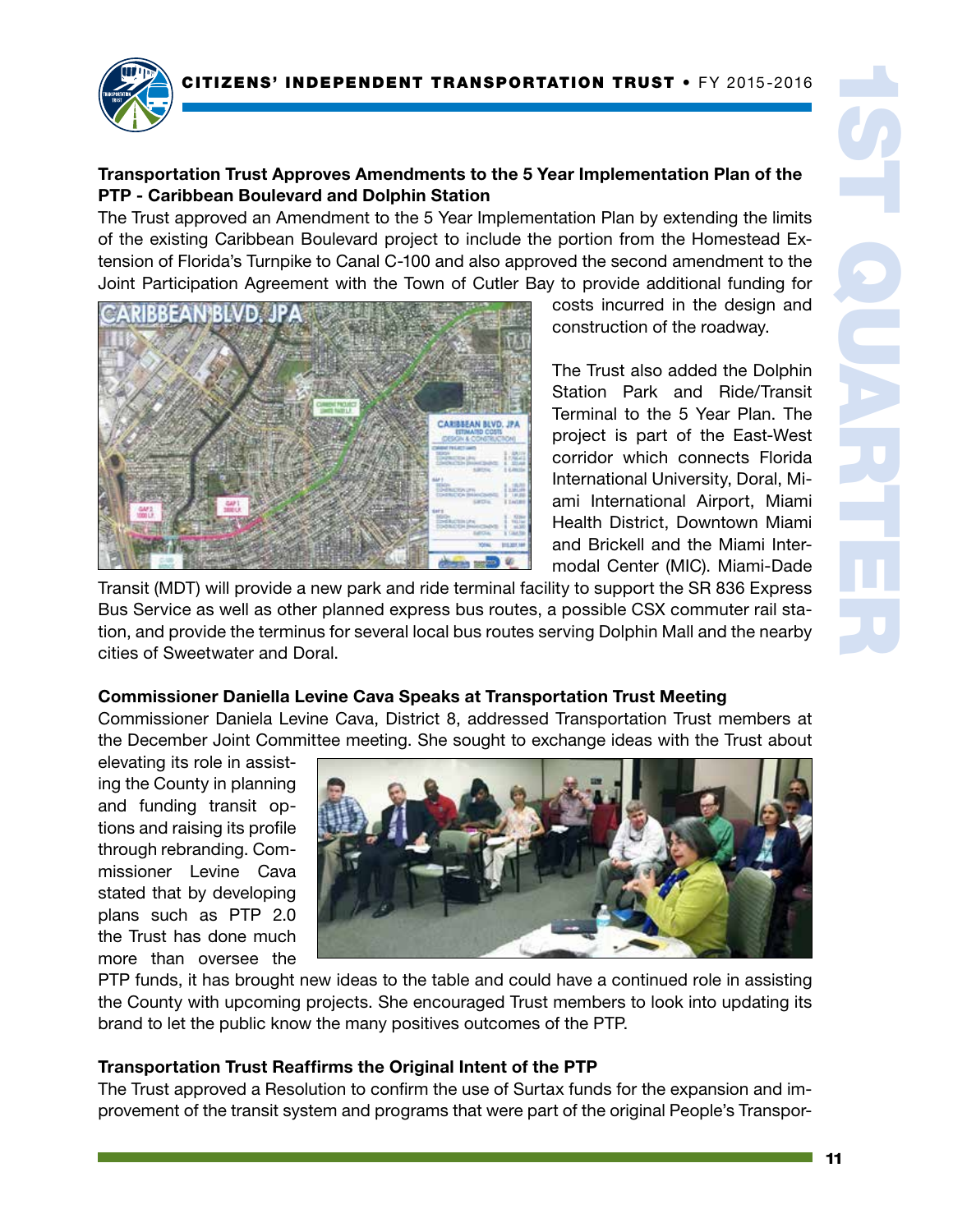

tation Plan. It provides for a dramatic reduction in the reliance on Surtax funds for Miami-Dade Transit operations and supports the prioritization of future capital Surtax funding for expansion of the transit system and major investments in the transit corridors. The Trust believes this reduction of Surtax funding for operations should occur responsibly over the next 3-5 years in order to minimize any adverse impacts the transit system and its riders. The Trust will continue to work with the Mayor and County Commission to effectuate these changes and further restore the confidence of our community.



The Office of the Citizens' Independent Transportation Trust (OCITT) receives Surtax revenue from the State of Florida and transfers it to eligible recipients such as Miami-Dade County, County departments and the municipalities participating in the PTP Municipal Transportation Program. The OCITT received \$57,414,718 in Surtax proceeds during the quarter, and transferred \$13,566,667 to eligible municipalities as part of the established municipal share. Cumulative distributions to date include:

| <b>PTP Finance Report</b>                                  |
|------------------------------------------------------------|
| <b>Cumulative Surtax Collections and Transfers To-Date</b> |
| FY 2015-2016 . First Quarter                               |

| <b>Surtax received</b>                        | \$2,449,218,279 |  |
|-----------------------------------------------|-----------------|--|
| Interest earned                               | \$18,847,188    |  |
| <b>Transferred to MDT</b>                     | \$1,652,931,932 |  |
| <b>Transferred to PWWM</b>                    | \$163,142,510   |  |
| <b>Transferred to OCITT</b>                   | \$20,482,302    |  |
| <b>Transferred to Municipalities</b>          | \$525,257,128   |  |
| <b>Transferred to Others (Communications)</b> | \$325,699       |  |
| <b>Cash Balance</b>                           | \$105,925,896   |  |

Notes: The cumulative numbers presented above are preliminary as of 12/31/2015. The numbers may change once prior-year entries are completed.

The Cash Balance includes \$760,124 recaptured from municipalities in non-compliance being held for redistribution to the remaining municipalities and \$67,930,126 is being kept in a reserve account for future capital expansion.